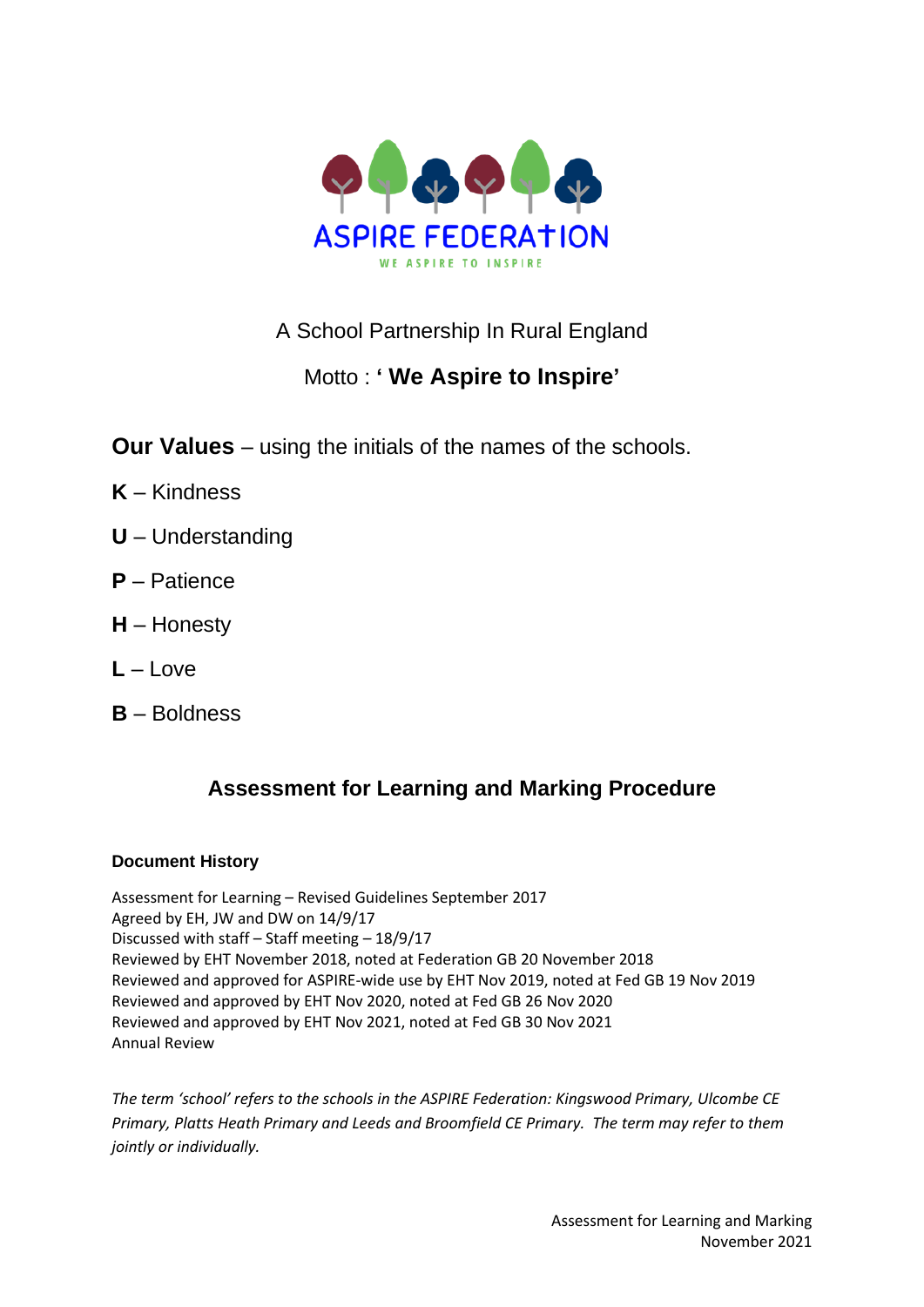At our two Church of England schools this policy will be delivered through strong links made to our Christian values:

#### **Leeds and Broomfield Church of England Primary School**

*"As many hands build a house, so many hearts make a school."*

*(Matthew Ch 7 24-27)*

**RESPECT RESILIENCE EMPATHY CURIOSITY HONESTY**

At Leeds and Broomfield we build strong foundations for the children, staff and all stakeholders to learn, flourish and fill their hearts with God's love. Everyone is important valued and needed to make Leeds and Broomfield grow. We give a quality all round education which develops the whole child; If the rain came, we would not fall down. Our school Christian Values support the development of the children and all within the school and local community. In the spirit of our vision and values all pupils are included, valued and respected. We support the pupils in talking about their feelings and giving them strategies in order to cope and survive in life today.

#### **Ulcombe Church of England Primary School**

"*Unity and diversity in the body – one body, many members."*

*(Corinthians Ch 12 12-27)*

**HOPE RESPECT ENDURANCE TRUST**

At Ulcombe Church of England Primary School endurance plays an important role in both our social learning and cultural ethos, where children aspire to be the best they can be. Diversity is the key to our curriculum and opportunities to progress and succeed both academically and as individuals are provided – many members working in unity with respect for each other. Hope is at the heart of our school community and is explicitly shown by both children and adults in our school, regardless of where the path of life leads them. Through God's love and trust each individual learns the skills important for them but also adds value to the community as a whole.

We are Ulcombe Church of England Primary School and each one of us is a part of it!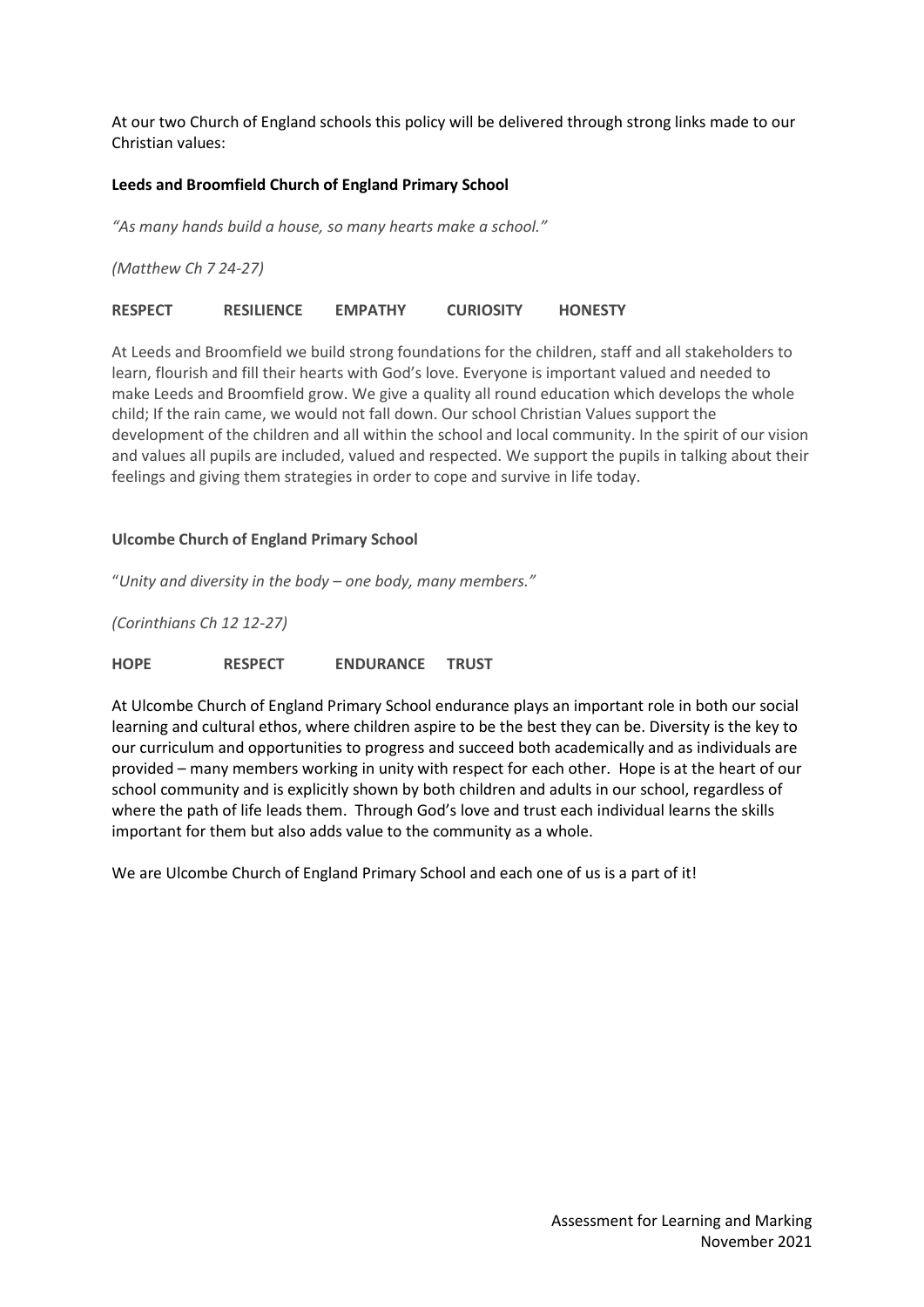#### Learning intentions

- Have to be differentiated and taken from the Kent target sheets at the back of pupils' books
- Have to be rewritten in a way that is accessible for the children
- Need to be labelled with Year group and then em, exp or exc
- Do not need to be coloured or in coloured boxes
- Will not be written in by the children, must be typed by the teacher

#### An example

Year 3 expected writing

❑ Target from Kent sheet - Create chronological narratives; write in sequence. Write simple beginning, middle, ending.

Target for pupils books

Year 3 Exp To write an account in chronological (time order) with a beginning, middle and end.

Flexible approach – One learning intention can be used for more than one day – eg the example given maybe the same for 2/3 days while the children plan, write and edit their piece of writing.

### Success Criteria

- There is now some flexibility around success criteria
- They have to be evident in lessons
- They DON'T have to be in books but must be displayed in some way

## OPTIONS

- Success criteria can be in books with the LI as previous practice
- Displayed on the board/ working wall and shared with the pupils' at the start of the lesson
- Generated by the children and written up on the board / working wall

## Marking

The marking policy stays as current practice with ONE change

- $\checkmark$  Green and Pink highlighting can be used in Key stage 2
- $\checkmark$  Pink for think and Go green
- $\checkmark$  Green should be used sparingly to highlight specific word choices/ phrases or working in maths that's shows that the pupil has met the LI
- $\checkmark$  Pink should be used to highlight one thing which will then be referred to in the question you are asking for improvement